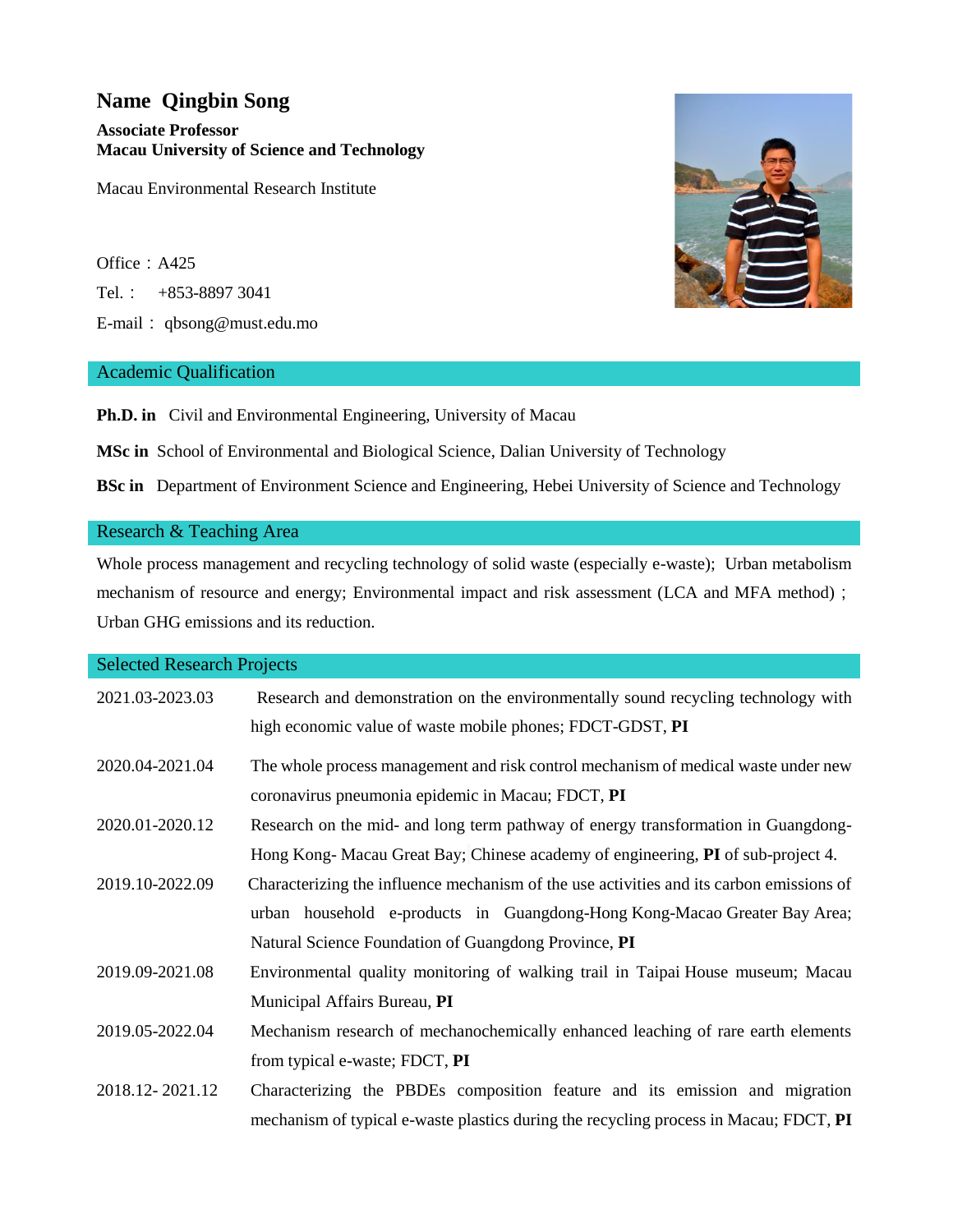- 2018.06-2019.05 Researches on the quantitative evaluation model and its application of E-waste transboundary movements; Research Grants for Macau University of Science and Technology, **PI**
- 2016.03-2018.03 Metabolic characterization of urban mining resources of Macau and its environmental assessment as well as economic benefit analysis by System Dynamics and LCA methods, FDCT, **Key personnel (Executor)**

## Awards & Honours/Appointments

# **Awards & Honours**

- $\div$  2018 BOC Research Excellence Award, Macau University of Science and Technology
- Excellent papers; International Conference on Waste Management and Technology (ICWMT), 2016 and 2019
- $\div$  The World's Top 2% Scientists 2020, Stanford University

## **Appointments**

 $\div$  2017- Deputy secretary-general, Circular Economy Branch, Chinese Society of Environmental Science

## Working Experience

| ✧ | 2020.07-        | Associate Professor, Macau Environmental Research Institute, Macau University of |
|---|-----------------|----------------------------------------------------------------------------------|
|   |                 | Science and Technology                                                           |
| ✧ | 2017.09-        | Master program director of Environmental Science and Management                  |
| ✧ | 2016.01-2020.07 | Assistant Professor, Macau Environmental Research Institute, Macau University of |
|   |                 | Science and Technology                                                           |
| ✧ | 2015.08-2015.12 | Project director, Basel Convention Regional Centre for Asia and the              |
|   |                 | Pacific (BCRC China)                                                             |
| ✧ | 2013.05-2015.08 | Post doctorate, School of Environment, Tsinghua University                       |

#### Academic Publications (Selected)

#### **Books/Edited Volumes**

- 1. **Qingbin Song**, Zhishi Wang, Jinhui Li. E-waste Management and Assessment in Macau. LAMBERT Academic Publishing. 2014.
- 2. 李金惠, 溫宗國, 宋慶彬等. 中國城市礦産開發利用實踐與展望. 中國環境出版社, 2015.
- 3. Jinhui Li, **Qingbin Song**. "Metal Sustainability from Global E-waste Management" in the book of "Metal Sustainability: Global Challenges, Consequences, and Prospects". John Wiley & Sons, Ltd, 2016. (Book chapter)
- 4. **Qingbin Song**, Zhishi Wang. "The Generation and Management Status of Waste Office Equipment" in the book of "E-Waste: Regulations, Management Strategies and Current Issues". Nova Science Publishers, Inc, 2017. (Book chapter)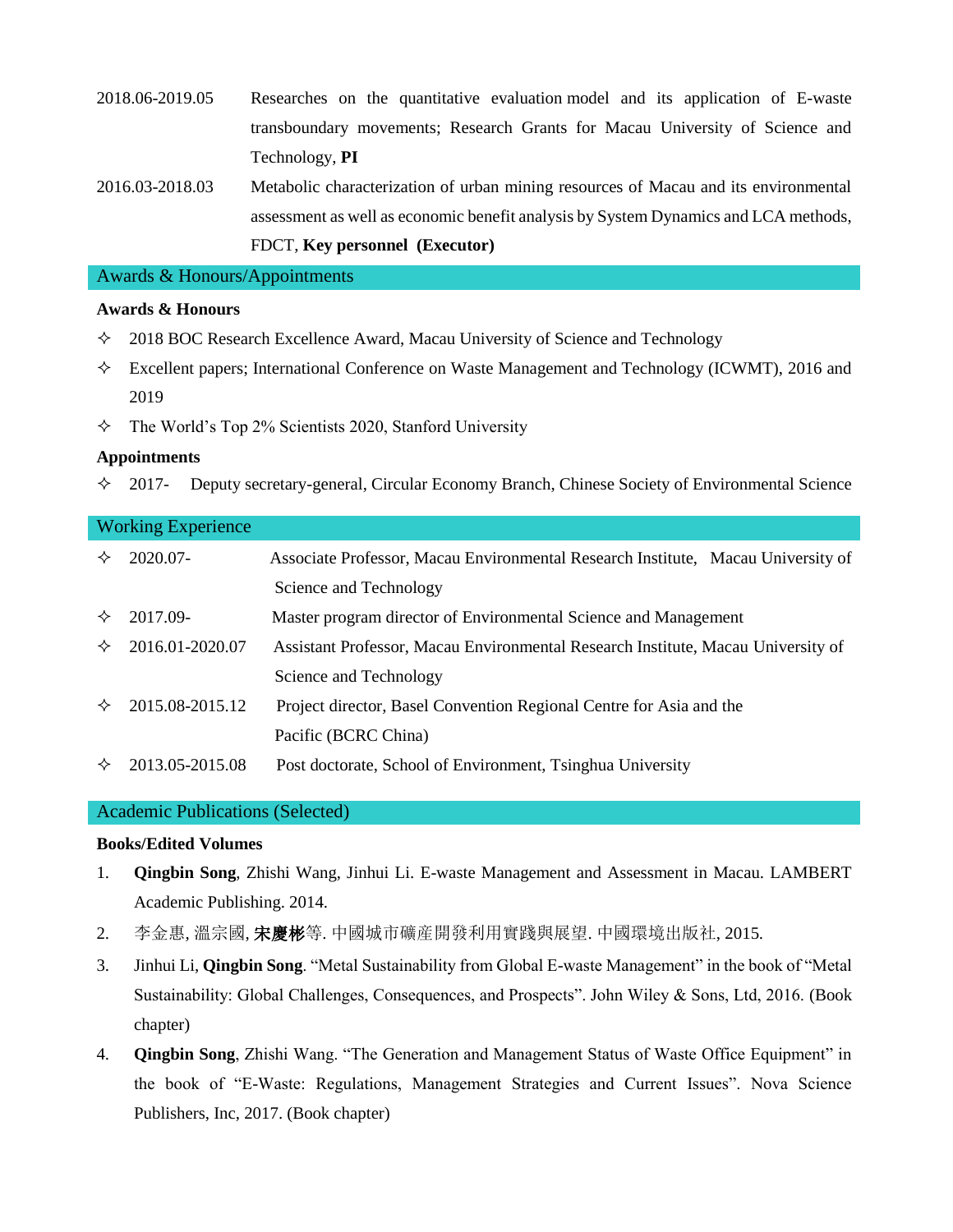5. **Song Q.,** Sun C., Wang Z., Cai K. Book Chapter "Municipal solid waste to electricity development and future trend in China: a special life cycle assessment case study of Macau". In the book of "Waste to Energy: Multi-Criteria Decision Analysis for Sustainability Assessment and Ranking". Academic Press, 2020.

#### **Journal Papers (\*Corresponding author)**

- 1. Liang, Y., **Song, Q.\***, Wu, N.\*, Li, J., Zhong, Y., Zeng, W. (2021) Repercussions of COVID-19 pandemic on solid waste generation and management strategies. Front Environ Sci Eng 15, 115.
- 2. 汪中才,宋慶彬**\***,蔡鎧涵,李金惠 (2021) 家用空調製冷劑物質流動態演化特徵——以中國澳門 特別行政區為例. 資源科學 43, 556-566.
- 3. Cai, K., **Song, Q.\*,** Yuan, W., Ruan, J., Duan, H., Li, Y., Li, J. (2020) Human exposure to PBDEs in ewaste areas: A review. Environmental Pollution 267, 115634.
- 4. 宋慶彬**\***,汪中才 (2020) 澳門溫室氣體排放特徵與減排策略研究. 中國人口·資源與環境 30, 18-26.
- 5. Zhang, Z., Yuan, W.\*, Li, P., **Song, Q.\*,** Wang, X., Xu, W., Zhu, X., Zhang, Q., Yue, J., Bai, J., Wang, J. (2020) Mechanochemical immobilization of lead contaminated soil by ball milling with the additive of Ca(H2PO4)2. Chemosphere 247, 125963.
- 6. Cai, K., Song, **Q.\*,** Peng, S., Yuan, W., Liang, Y., Li, J. (2020) Uncovering residents' behaviors, attitudes, and WTP for recycling e-waste: a case study of Zhuhai city, China. Environ Sci Pollut Res 27, 2386-2399.
- 7. Jiang, Z., Liao, M., Qi, J., Wang, C.\*, Chen, Y., Luo, X., Liang, B., Shu, R., **Song, Q.\*** (2020) Enhancing hydrogen production from propane partial oxidation via CO preferential oxidation and CO2 sorption towards solid oxide fuel cell (SOFC) applications. Renewable Energy 156, 303-313.
- 8. Qi, J., Liao, M., Wang, C.\*, Jiang, Z., Chen, Y., Liang, B., **Song, Q.\*** (2020) Hydrogen production via catalytic propane partial oxidation over Ce1-xMxNiO3-λ (M=Al, Ti and Ca) towards solid oxide fuel cell (SOFC) applications. International Journal of Hydrogen Energy 45, 8941-8954.
- 9. Yang, Z., Zhong, W., Chen, Y., Wang, C.\*, Mo, S., Zhang, J., Shu, R., **Song, Q**.**\*** (2020) Improving Glycerol Photoreforming Hydrogen Production Over Ag2O-TiO2 Catalysts by Enhanced Colloidal Dispersion Stability. Front Chem 8, 342.
- 10. Zhao, S., **Song, Q.\*,** Wang, C. (2019) Characterizing the Energy-Saving Behaviors, Attitudes and Awareness of University Students in Macau. Sustainability 11, 6341.
- 11. **Song, Q.\*,** Zhao, S., Lam, I., Zhu, L., Yuan, W., Wang, C. (2019) Understanding residents and enterprises' perceptions, behaviors, and their willing to pay for resources recycling in Macau. Waste Management 95, 129-138.
- 12. Zhao S., **Song Q.\*,** Duan H.\*, Wen Z., Wang C., 2019. Uncovering the lifecycle GHG emissions and its reduction opportunities from the urban buildings: A case study of Macau. Resources, Conservation and Recycling, 147, 214-226.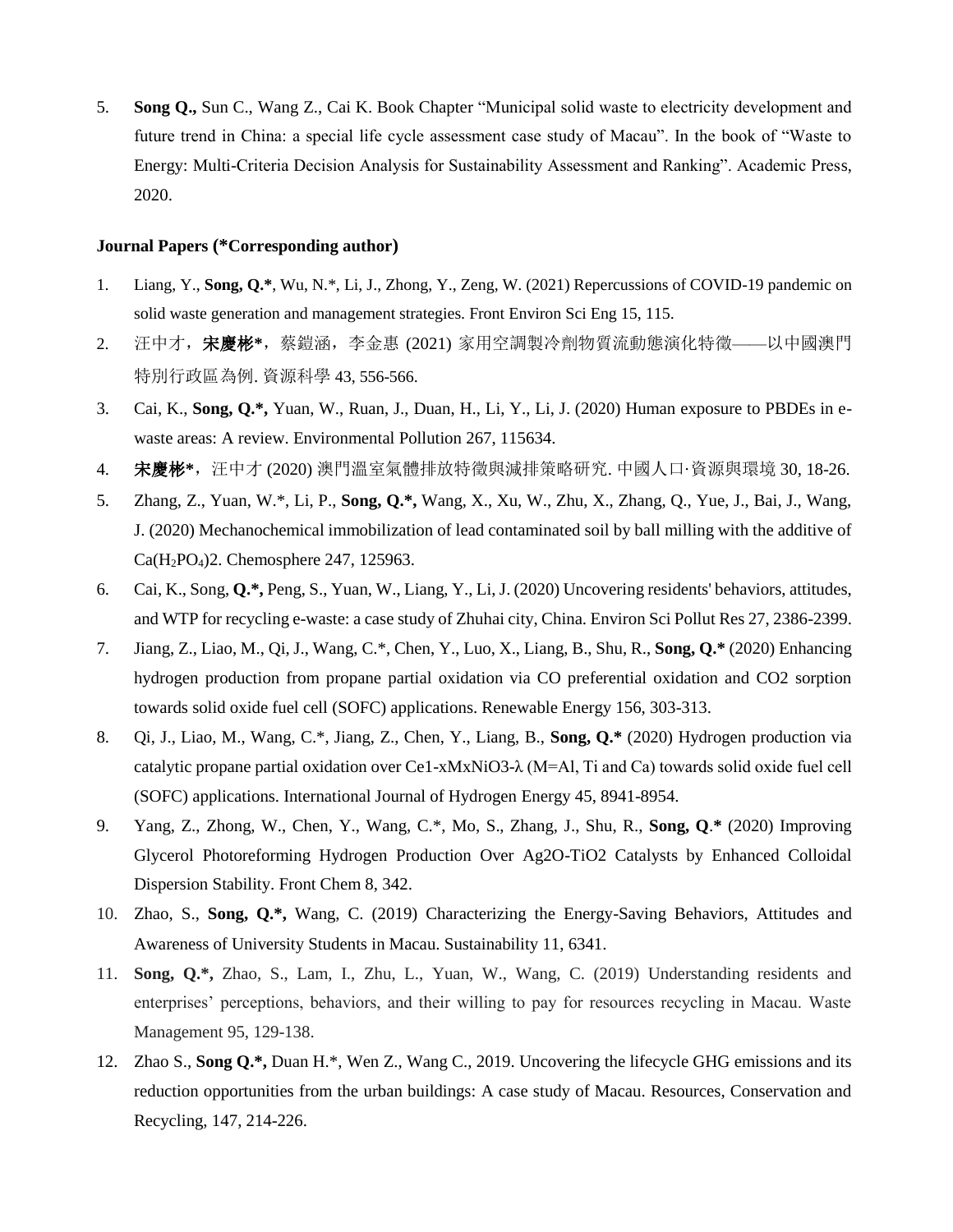- 13. Zhu L., **Song Q.\***, Sheng N., Zhou X., 2019. Exploring the determinants of consumers' WTB and WTP for electric motorcycles using CVM method in Macau. Energy Policy, 127, 64-72.
- 14. Meng, W., Yuan, W.\*, Wu, Z., Wang, X., Xu, W., Wang, L., **Song, Q.\*** (2019). Mechanochemical synthesis of lead sulfide (PbS) nanocrystals from lead oxide. Powder Technology, 347, 130-135.
- 15. **Song, Q.\***, Duan, H., Yu, D., Li, J., Wang, C., Zuo, J., 2018. Characterizing the essential materials and energy performance of city buildings: A case study of Macau. Journal of Cleaner Production 194, 263- 276.
- 16. **Song, Q.\*,** Wang, Z., Wu, Y., Li, J., Yu, D., Duan, H.\*, Yuan, W., 2018. Could urban electric public bus really reduce the GHG emissions: A case study in Macau? Journal of Cleaner Production 172, 2133-2142.
- 17. **Song, Q.\*,** Wu, Y., Li, J., Wang, Z., Yu, D., Duan, H.\*, 2018. Well-to-wheel GHG emissions and mitigation potential from light-duty vehicles in Macau. The International Journal of Life Cycle Assessment 23 (10), 1916-1927.
- 18. **Song, Q.\*,** Wang, Z., Li, J., Duan, H.\*, Yu, D., Liu, G., 2018. Comparative life cycle GHG emissions from local electricity generation using heavy oil, natural gas, and MSW incineration in Macau. Renewable and Sustainable Energy Reviews 81, 2450-2459.
- 19. Yu D, Duan H\*, **Song Q\***, Li X, Zhang H, Zhang H, Liu Y, 2018. Characterizing the environmental impact of metals in construction and demolition waste. Environmental Science and Pollution Research, 25 (14), 13823-13832.
- 20. **Song Q.**, Wang Z., Li J., Duan H.\*, Yu D., Zeng X.\*, 2017. Characterizing the transboundary movements of UEEE/WEEE: Is Macau a regional transfer center? Journal of Cleaner Production, 157, 243-253.
- 21. **Song Q.\***, Li J., Duan H., Yu D., Wang Z.\*, 2017. Towards to sustainable energy-efficient city: A case study of Macau. Renewable and Sustainable Energy Reviews, 75, 504-514.
- 22. Yu, D., Duan, H.\*, **Song, Q.**\*, Liu, Y., Li, Y., Li, J., Shen, W., Luo, J., Wang, J., 2017. Characterization of brominated flame retardants from e-waste components in China. Waste Management, 68, 498-507.
- 23. Yu, D., **Song, Q.**\*, Wang, Z., Li, J., Duan, H.\*, Wang, J., Wang, C., Wang, X., 2017. Quantifying the potential export flows of used electronic products in Macau: a case study of PCs. Environmental science and pollution research international 24, 28197-28204.
- 24. Mao, R., Duan, H\*., Dong, D., Zuo, J., **Song, Q.**\*, Liu, G., Hu, M., Zhu, J., Dong, B., 2017. Quantification of carbon footprint of urban roads via life cycle assessment: Case study of a megacity- Shenzhen, China. Journal of Cleaner Production, 166, 40-48.
- 25. **Song, Q.**, Wang, Z., Li, J., 2016. Exploring residents' attitudes and willingness to pay for solid waste management in Macau. Environmental Science and Pollution Research, 23, 16456-16462.
- 26. **Song Q.,** Li J., Liu L., et al, 2016. Measuring the generation and management status of waste office equipment in China: a case study of waste printers. Journal of Cleaner Production, 112, 4461-4468.
- 27. 宋慶彬**,** 張宇平, 繆友萍, & 李金惠. (2016). "互聯網+ 資源回收" 模式助推中國資源回收革命. 環境污染與防*.*